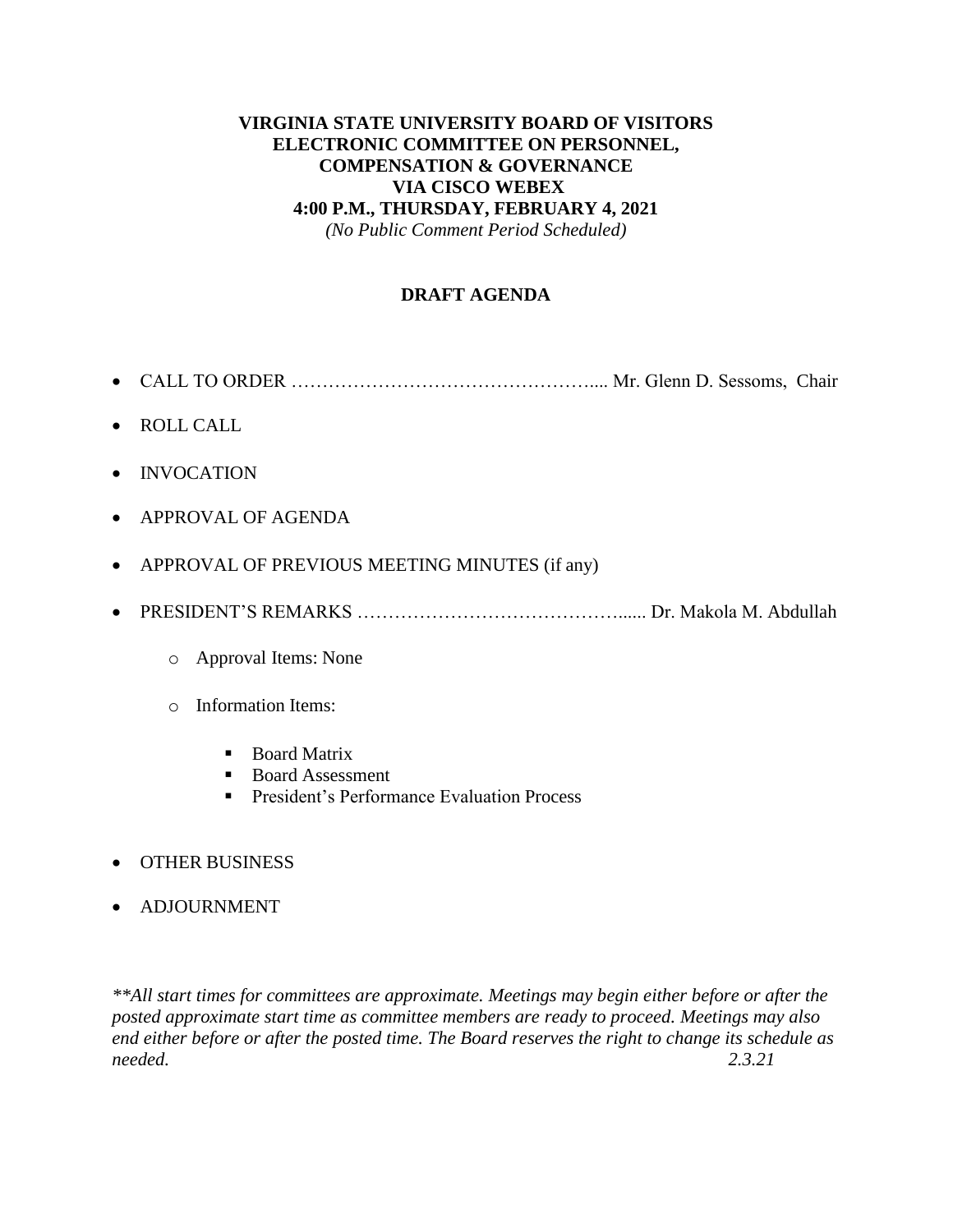# **VIRGINIA STATE UNIVERSITY BOARD OF VISITORS ELECTRONIC PERSONNEL, COMPENSATION & GOVERNANCE COMMITTEE MINUTES**

Thursday, February 4, 2021

#### **CALL TO ORDER**

Mr. Glenn Sessoms, Chair, called the Personnel, Compensation, & Governance (PCG) Committee meeting to order at approximately 4:00 p.m. The meeting was held via Cisco WebEx Meeting.

### **ROLL CALL**

A quorum was present.

*Committee Members Present:* Mr. Glenn D. Sessoms Ms. Thursa Crittenden Mr. Michael Flemming Ms. Shavonne Gordon Mr. Raul Herrera *(arrived 4:08 pm)* Mr. James Stegmaier Mr. Huron F. Winstead, Rector

*Administration Present:* Makola M. Abdullah, Ph.D., President Dr. Donald Palm, Senior Vice President/Provost Kevin Davenport, Vice President, Finance/Administration/CFO Dr. Annie C. Redd, Special Asst. to President/Board Liaison

*Legal Counsel Present:* Deborah Love, Senior Assistant Attorney General, Chief, Education Section

*Others Present:* Yourdonus James, Director, Conference Center Travis Edmonds, Technology Services Pastor Jasmyn Graham, Director, Campus Ministries

## **INVOCATION** Chair Sessoms invited Pastor Jasmyn Graham to offer the invocation.

**APPROVAL OF AGENDA** The agenda was approved by roll call vote.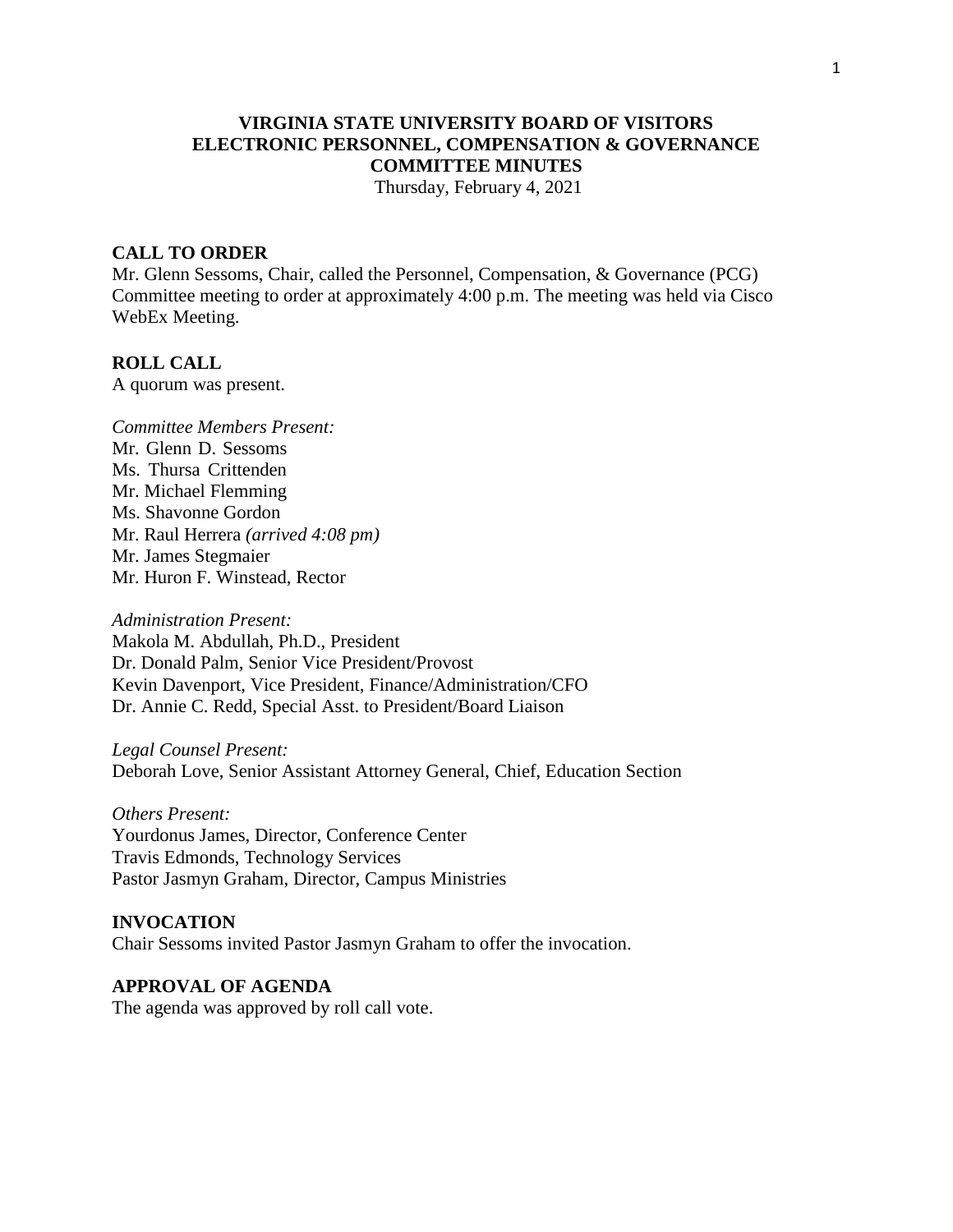## **Personnel, Compensation & Governance Committee February 4, 2021 Page 2**

### **APPROVAL OF PREVIOUS MEETING MINUTES (if any)**

The minutes from the last committee meeting held November 19, 2020 were reviewed and approved by roll call vote.

### **PRESIDENT'S REMARKS**

President Abdullah expressed thanks and appreciation to the committee members for their service on the VSU Board. He also shared that Ms. Tanya Simmons, Director of Human Resources, who is generally at this meeting is on leave, and therefore not present.

## **REPORTS AND RECOMMENDATIONS**

The Chair had asked Visitors Gordon, Herrera, and Crittenden to work on a Board Matrix that would chart the skills and attributes of current Board members and to determine the desired skills and attributes of new appointees. Ms. Crittenden presented its recommendations and Committee members discussed adding language to include factors for selection such as ability to raise funds for the University, and to create opportunities (internships, full-time jobs, skill-set training, etc.) for VSU students in obtaining employment.

The following recommendations were offered by the Sub-Committee to the full PCG Committee:

- o Guiding Principles for the Board Matrix
	- o Establish a more diverse board reflective of the world in which we live in (age, race/ethnicity, gender);
	- o Build board membership composed of divergent backgrounds, skills, competencies, philosophies, life experiences, abilities to identify and/or access prospective funders,

contacts and/or resources to offer students opportunities, etc.

- o Strategically seek/recommend new appointees to fill gaps left vacant by board members no longer eligible for reappointment or vacancies due to other circumstances (E.g. illness/resignation)
- o Board Matrix Purpose/Uses
	- o Chart skills and attributes of current Board members
	- o Identify gaps and needs for future Board members
	- o Identify and recommend potential candidates for Board appointment
	- o Tool to assist Rector when selecting Board Committee chairs and assigning Board members to Committees
	- o Tool to assist Board members when considering nominating/voting for Board officers
- o Proposed Board Matrix Worksheet
	- o See proposed sample (in Diligent)